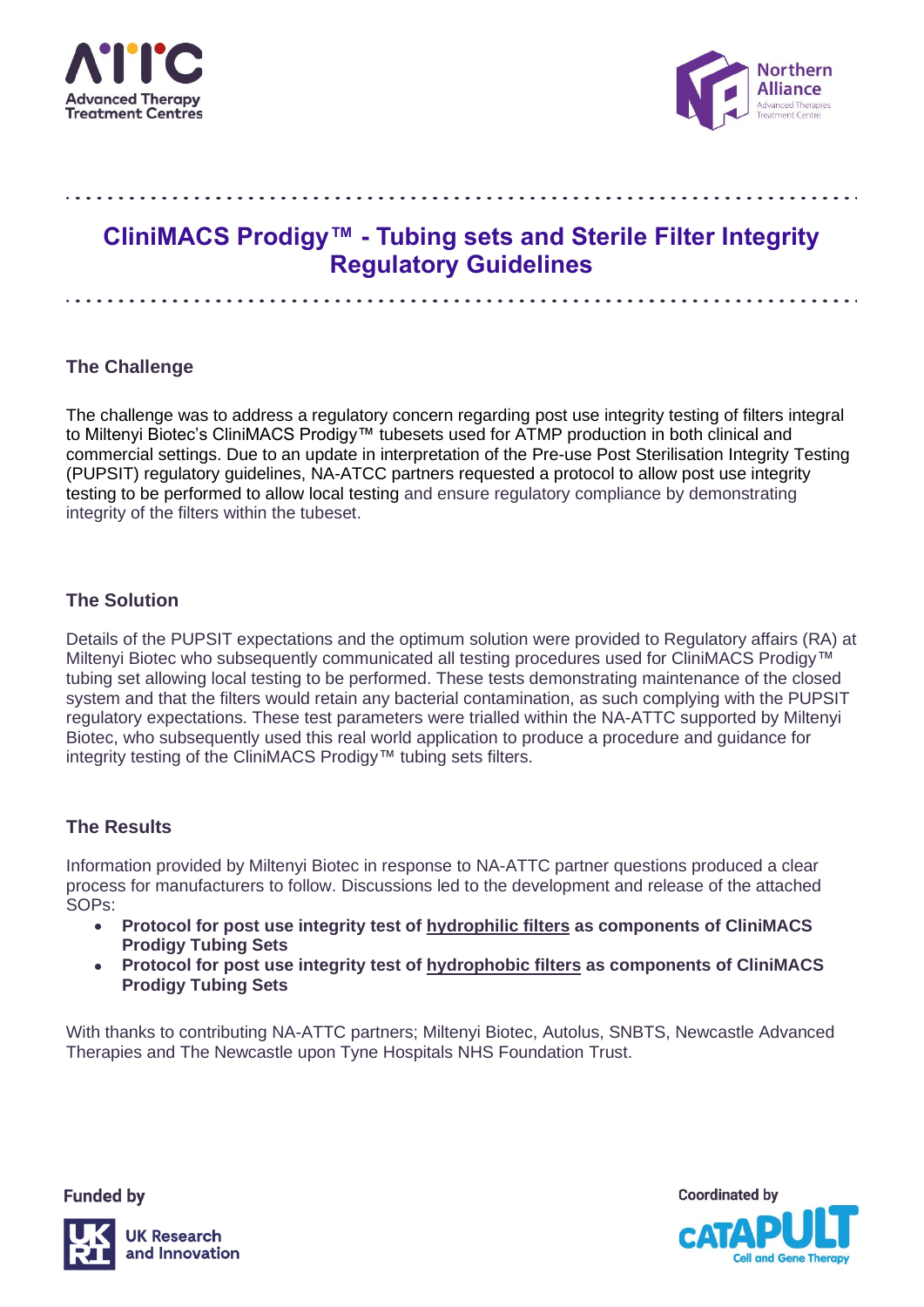

### **CAUTION**:

- To reduce the risk associated with exposure to infectious or otherwise harming residuals inside the used tubing set always use appropriate personal protective equipment and technical environment when de-connecting and handling the filters.
- Integrity testing devices release high pressure. Please consult Instructions for Use of the used integrity testing device.

# 1 Purpose

This protocol describes the materials, limit values and procedures required to perform a bubble point test of hydrophilic media filters, reagent filters and cytokine filters.

# 2 Scope

This document provides a guide for customers using the CliniMACS Prodigy System to support a filter integrity test of hydrophilic filters that are part of the CliniMACS Prodigy Tubing Set and Accessories family, as shown in the following figure:



*Figure 1: Hydrophilic filters used in CliniMACS Prodigy Tubing Sets: media filter (left) and reagent filter (right).*

### **Page 1 of 10**

#### MILTENYI BIOTEC CONFIDENTIAL INFORMATION

THE INFORMATION CONTAINED IN THIS DOCUMENT IS THE VALUABLE AND CONFIDENTIAL PROPERTY OF MILTENYI BIOTEC. THIS DOCUMENT IS NOT TO BE COPIED, DISTRIBUTED OR REPRODUCED IN WHOLE OR IN PART, NOR PASSED TO ANY THIRD PARTY, WITHOUT PRIOR EXPRESS WRITTEN PERMISSION FROM MILTENYI BIOTEC IN EACH CASE.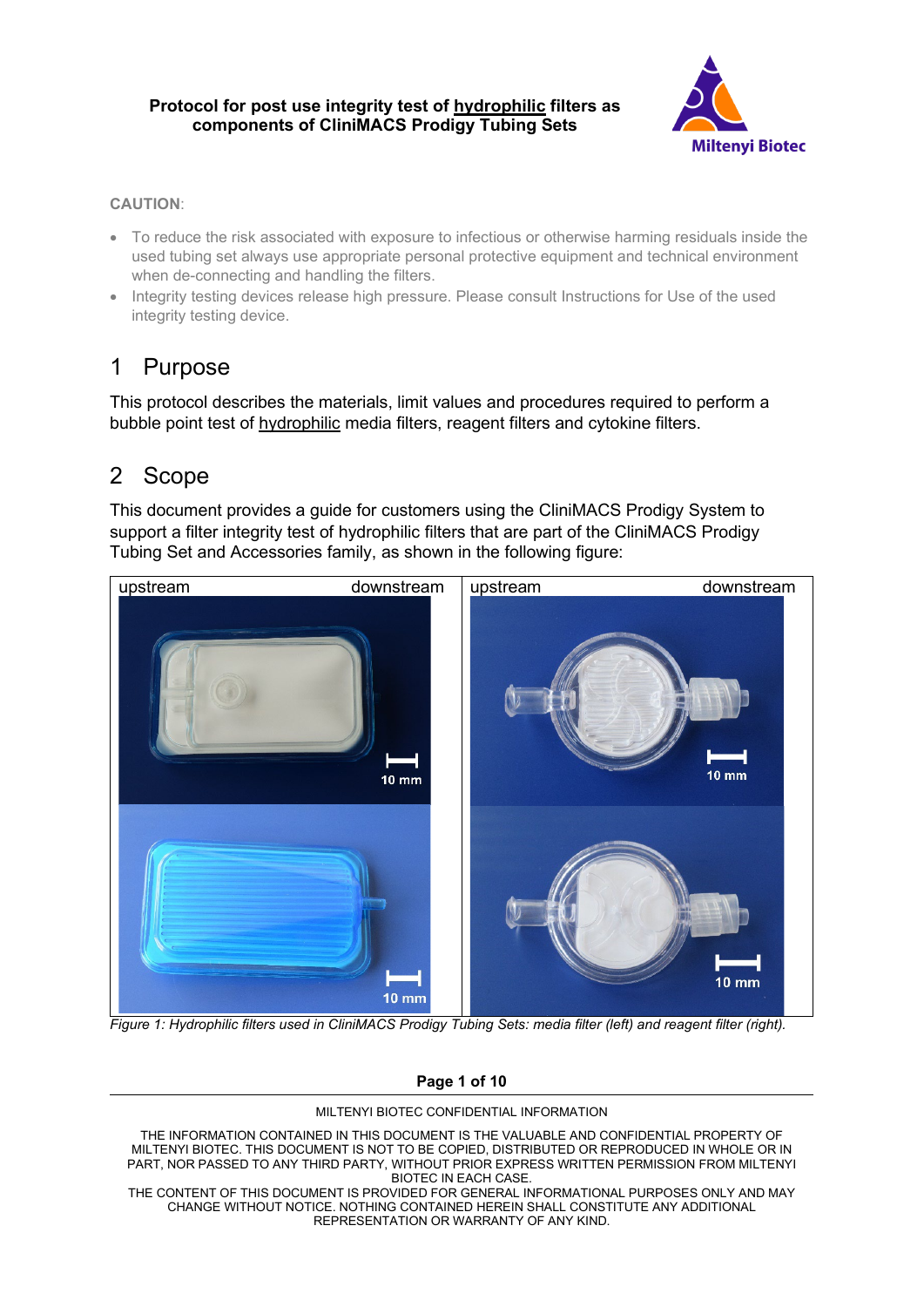



 *Figure 2: Hydrophilic filter used in CliniMACS Prodigy Accessory Cytokine Vial Adapter*

# 3 Abbreviations

BP
Bubble Point
Bubble Point
Bubble Point
Bubble Point
Bubble Point
Bubble Point
Bubble Point
Bubble Point
Bubble Point
Bubble Point
Bubble Point
Bubble Point
Bubble Point
Bubble Point
Bubble Point
Bubble Point
Bubble Poin min Minutes bar Unit of pressure

# 4 Responsibilities

Everyone, who performs a filter integrity test, shall observe this procedure first.

## 5 Materials and equipment

- Filters to be tested
- Mechanism to block air vent of media filters (test fixture for single filter (REF 150-001- 912; test fixture for triple filter assembly (REF 150-001-911)
- 50 ml syringe
- Wetting medium (tap water)
- Luer lock adapters (male-male, female-female)
- Compressed air with pressure reducer (3-8 bar)
- Filter integrity test device including female Luer connector (e.g. Palltronic Flowstar, Integritest® 4N Integrity Test, Instrument Millipore, Sartocheck)

### **Page 2 of 10**

#### MILTENYI BIOTEC CONFIDENTIAL INFORMATION

THE INFORMATION CONTAINED IN THIS DOCUMENT IS THE VALUABLE AND CONFIDENTIAL PROPERTY OF MILTENYI BIOTEC. THIS DOCUMENT IS NOT TO BE COPIED, DISTRIBUTED OR REPRODUCED IN WHOLE OR IN PART, NOR PASSED TO ANY THIRD PARTY, WITHOUT PRIOR EXPRESS WRITTEN PERMISSION FROM MILTENYI BIOTEC IN EACH CASE.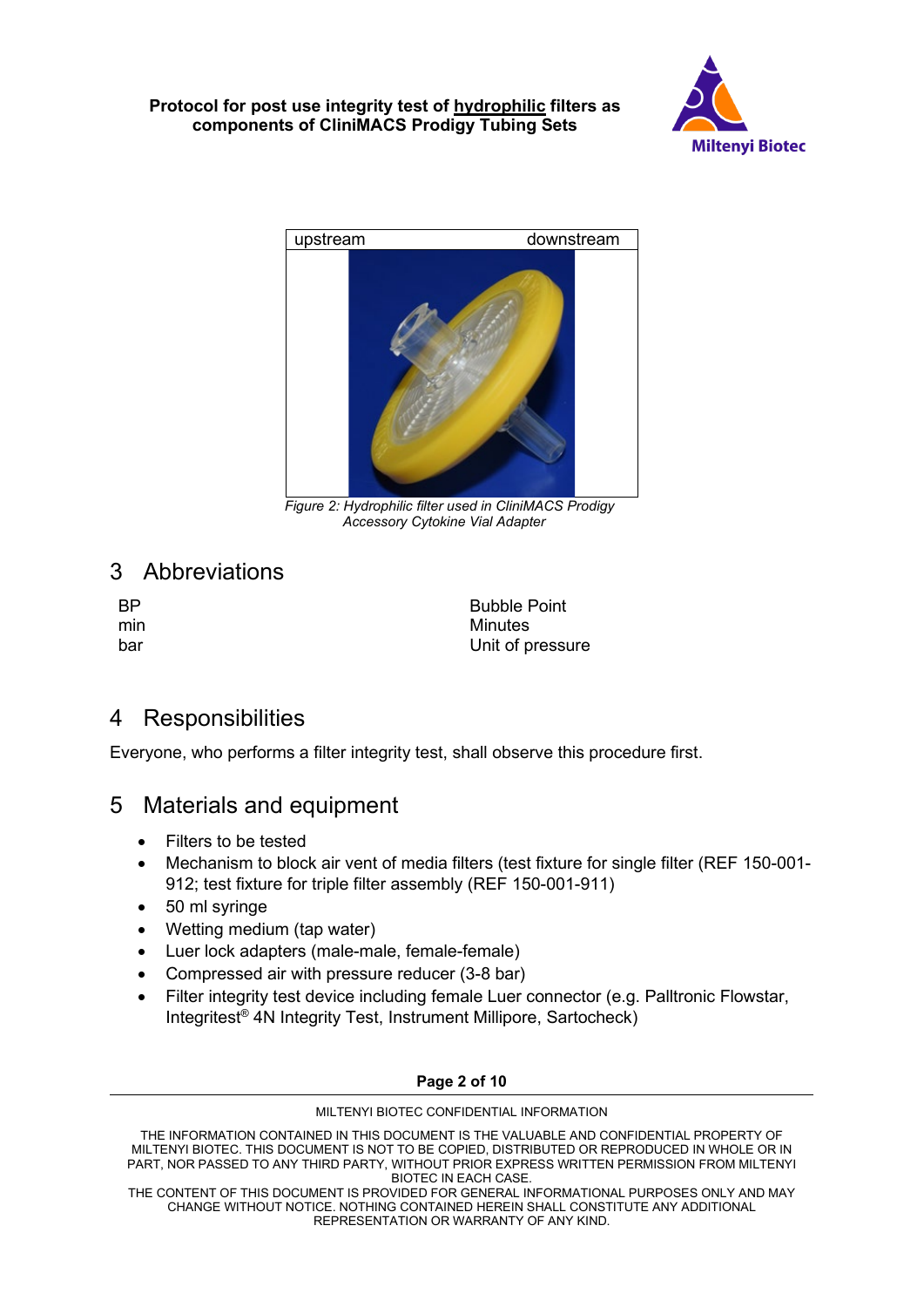

## 6 Procedure

## 6.1 General Notes

- The filter integrity test is performed at room temperature.
- Always avoid temperature drift during the test, e.g. due to not adjusting the temperature of the wetting medium (tap water) (gas temperature = temperature of the wetting medium (tap water) = room temperature).
- Holding time (time between usage of tubing set and execution of filter integrity test) is maximum 24 hours

*Note: When defining the measuring range, do not exceed 4 bar of maximum pressure during the test.*

The minimum BPs for the filters (provided by manufacturer) are:

| Media filter    | 3100 mbar |
|-----------------|-----------|
| Reagent filter  | 3200 mbar |
| Cytokine filter | 3450 mbar |

## 6.2 Preparation for Filter Testing

- 6.2.1 Disconnecting the filters from the tubing set after use:
	- Weld off the filters from tubing set before deinstallation.
	- Make sure that the tubing at the downstream side of the filter is as long as possible.
	- Make sure that a Luer connector is available at the upstream side of the filter(s).
	- If possible, close the upstream side with a clamp.
	- Unscrew the vial adapters or spike ports.

**Page 3 of 10**

#### MILTENYI BIOTEC CONFIDENTIAL INFORMATION

THE INFORMATION CONTAINED IN THIS DOCUMENT IS THE VALUABLE AND CONFIDENTIAL PROPERTY OF MILTENYI BIOTEC. THIS DOCUMENT IS NOT TO BE COPIED, DISTRIBUTED OR REPRODUCED IN WHOLE OR IN PART, NOR PASSED TO ANY THIRD PARTY, WITHOUT PRIOR EXPRESS WRITTEN PERMISSION FROM MILTENYI BIOTEC IN EACH CASE.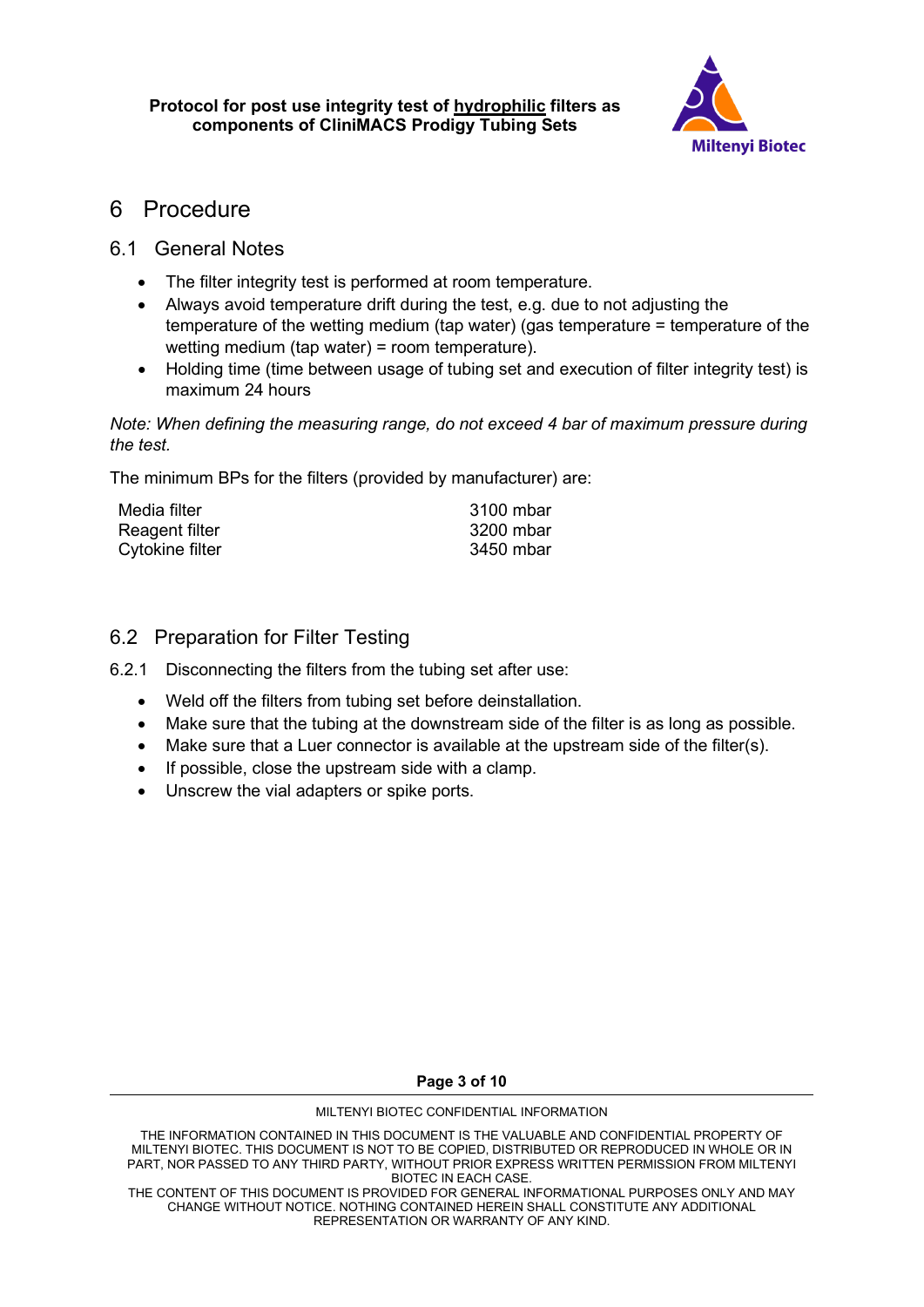



*Figure 3: Prepared hydrophilic filters for flushing. Media filter (right) and reagent filter (left) are pointing downwards with their downstream tubing. During the test the device is connected to the upper part / upstream side of the filter (blue Luer Locks)* 

Flushing of the filter

- Media filter assemblies
	- $\circ$  Fill a 50 ml syringe with wetting medium (tap water) at room temperature.
	- o Connect the syringe to the upstream side of the filter(s) via Luer. Use a female-female Luer Lock adapter, if necessary.
	- $\circ$  Make sure that the (welded-off) tube at the downstream side of the filter(s) is open.
	- $\circ$  Make sure that the air-vents of the filter(s) is / are open.
	- $\circ$  Make sure that the filter(s) is / are positioned in a vertical position with the upstream side facing upwards.
	- $\circ$  After opening the clamps at the up- and downstream side rinse the filter(s) carefully with at least 50 ml of wetting medium (tap water). Make sure not to introduce air into the filter.
	- $\circ$  Close the tube on both the down- and upstream side with a clamp.
	- o Remove the syringe from the filter.

### **Page 4 of 10**

#### MILTENYI BIOTEC CONFIDENTIAL INFORMATION

THE INFORMATION CONTAINED IN THIS DOCUMENT IS THE VALUABLE AND CONFIDENTIAL PROPERTY OF MILTENYI BIOTEC. THIS DOCUMENT IS NOT TO BE COPIED, DISTRIBUTED OR REPRODUCED IN WHOLE OR IN PART, NOR PASSED TO ANY THIRD PARTY, WITHOUT PRIOR EXPRESS WRITTEN PERMISSION FROM MILTENYI BIOTEC IN EACH CASE.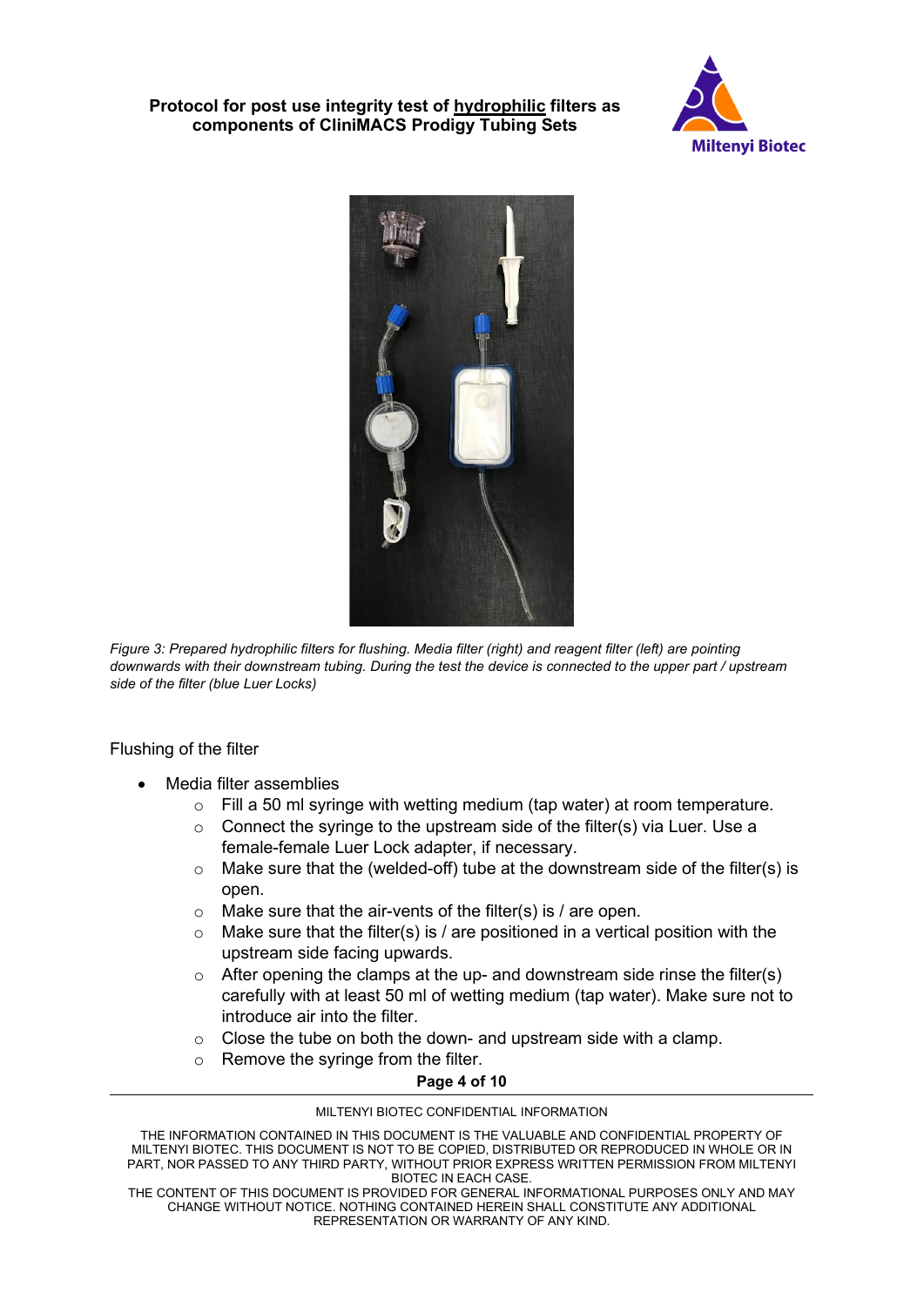

## Reagent filter

- $\circ$  Connect an empty 50 ml syringe to the upstream side of the filter via Luer. Use a female-female Luer Lock adapter, if necessary.
- $\circ$  Make sure that the filter is positioned in a vertical position with the upstream side facing up.
- $\circ$  Make sure that the (welded-off) tube at the downstream side of the filter is open.
- $\circ$  Hold the tube at the downstream side into a vessel filled with wetting medium (tap water) at room temperature.
- $\circ$  After opening the clamps at the up- and downstream side gently pull the piston upwards to fill up the syringe with 5 to 10 ml of wetting medium (tap water). This will flush the filter in reverse direction.

## *Note: Wrong or too fast rinsing of the filter can damage the filter delivering incorrect results during the integrity test.*

- $\circ$  Close the tube on both the down- and upstream side with a clamp.
- $\circ$  Remove the syringe from the upstream side of the filter and fill the syringe with 50 ml of wetting medium (tap water).
- o Reconnect the syringe to the upstream side via Luer.
- $\circ$  Remove the clamp at the tube at the downstream side and carefully rinse the filter downstream. Make sure not to introduce air into the filter.
- $\circ$  Close the tube at the downstream side with a clamp and remove the syringe from the upstream side of the filter.
- Cytokine filter
	- $\circ$  Fill a 50 ml syringe with wetting medium (tap water) at room temperature.
	- $\circ$  Open the upstream side of the filter and connect the syringe via Luer. Use a male-male Luer Lock adapter, if necessary.
	- $\circ$  Make sure that the (welded-off) tube at the downstream side of the filter(s) is open.
	- $\circ$  Make sure that the filter is positioned in a vertical position with the upstream side facing upwards.
	- $\circ$  Rinse the filter(s) carefully with at least 20 ml of wetting medium (tap water).
	- $\circ$  Close the tube on the downstream side with a clamp.
	- o Remove the syringe from the filter.

### **Page 5 of 10**

#### MILTENYI BIOTEC CONFIDENTIAL INFORMATION

THE INFORMATION CONTAINED IN THIS DOCUMENT IS THE VALUABLE AND CONFIDENTIAL PROPERTY OF MILTENYI BIOTEC. THIS DOCUMENT IS NOT TO BE COPIED, DISTRIBUTED OR REPRODUCED IN WHOLE OR IN PART, NOR PASSED TO ANY THIRD PARTY, WITHOUT PRIOR EXPRESS WRITTEN PERMISSION FROM MILTENYI BIOTEC IN EACH CASE.

THE CONTENT OF THIS DOCUMENT IS PROVIDED FOR GENERAL INFORMATIONAL PURPOSES ONLY AND MAY CHANGE WITHOUT NOTICE. NOTHING CONTAINED HEREIN SHALL CONSTITUTE ANY ADDITIONAL REPRESENTATION OR WARRANTY OF ANY KIND.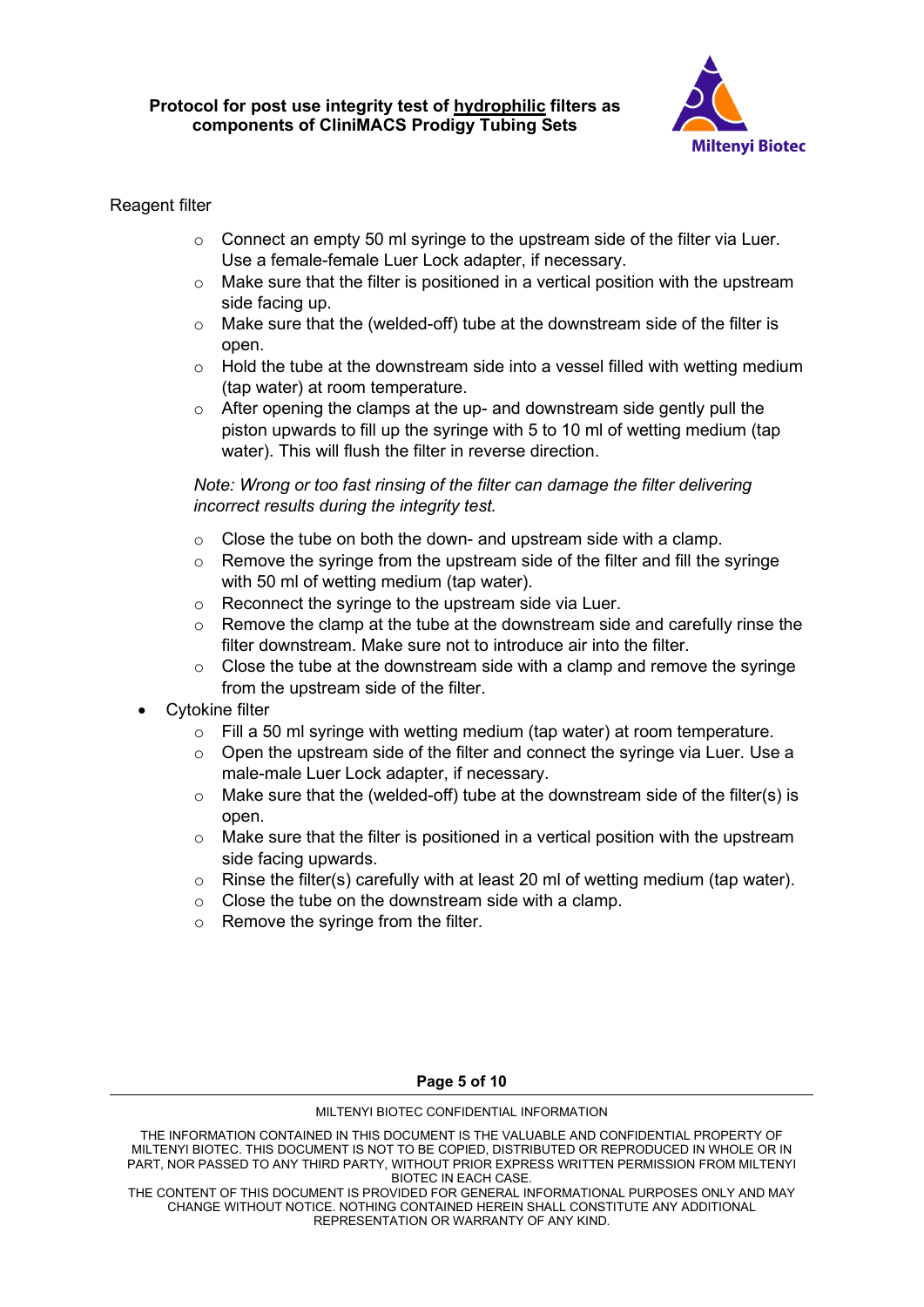

## 6.2.2 Closing the air-vent on media filter assemblies by the test fixtures

• Triple filter assembly:



### **Page 6 of 10**

#### MILTENYI BIOTEC CONFIDENTIAL INFORMATION

THE INFORMATION CONTAINED IN THIS DOCUMENT IS THE VALUABLE AND CONFIDENTIAL PROPERTY OF MILTENYI BIOTEC. THIS DOCUMENT IS NOT TO BE COPIED, DISTRIBUTED OR REPRODUCED IN WHOLE OR IN PART, NOR PASSED TO ANY THIRD PARTY, WITHOUT PRIOR EXPRESS WRITTEN PERMISSION FROM MILTENYI BIOTEC IN EACH CASE.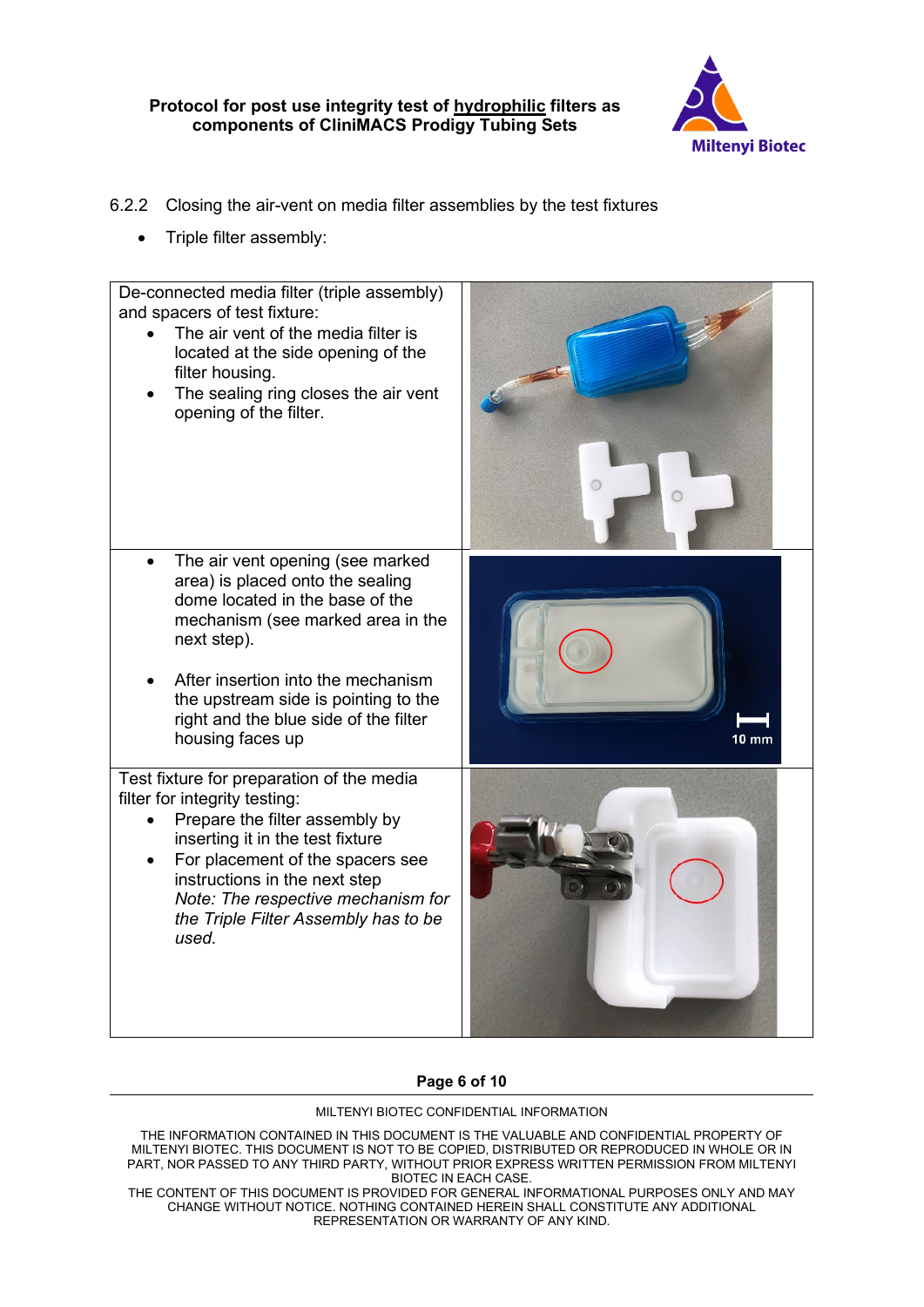

- Turn the filter assembly so that the blue side of the filter housing faces up.
- Place the spacers of the test fixture between the filter housings and close the test fixture with the red lever, while holding the filters in place.

*Note: If triple filter assembly does not fit in the test fixture, preparation has not been done correctly.*

The filters are now ready to be tested.



Single filter assembly:

*Note: General handling steps are similar to steps for preparation of the triple filter assembly.*

- $\circ$  The air vent opening is placed onto the sealing dome located in the base of the test fixture.
- o Make sure that the sealing ring around the dome sits flush and even against the filter housing.
- o Place the silicone barrier of the test fixture on the filter housing and close the test fixture with the red lever, while holding the filter in place.
- o The filter is now ready to be tested.

**Page 7 of 10**

#### MILTENYI BIOTEC CONFIDENTIAL INFORMATION

THE INFORMATION CONTAINED IN THIS DOCUMENT IS THE VALUABLE AND CONFIDENTIAL PROPERTY OF MILTENYI BIOTEC. THIS DOCUMENT IS NOT TO BE COPIED, DISTRIBUTED OR REPRODUCED IN WHOLE OR IN PART, NOR PASSED TO ANY THIRD PARTY, WITHOUT PRIOR EXPRESS WRITTEN PERMISSION FROM MILTENYI BIOTEC IN EACH CASE.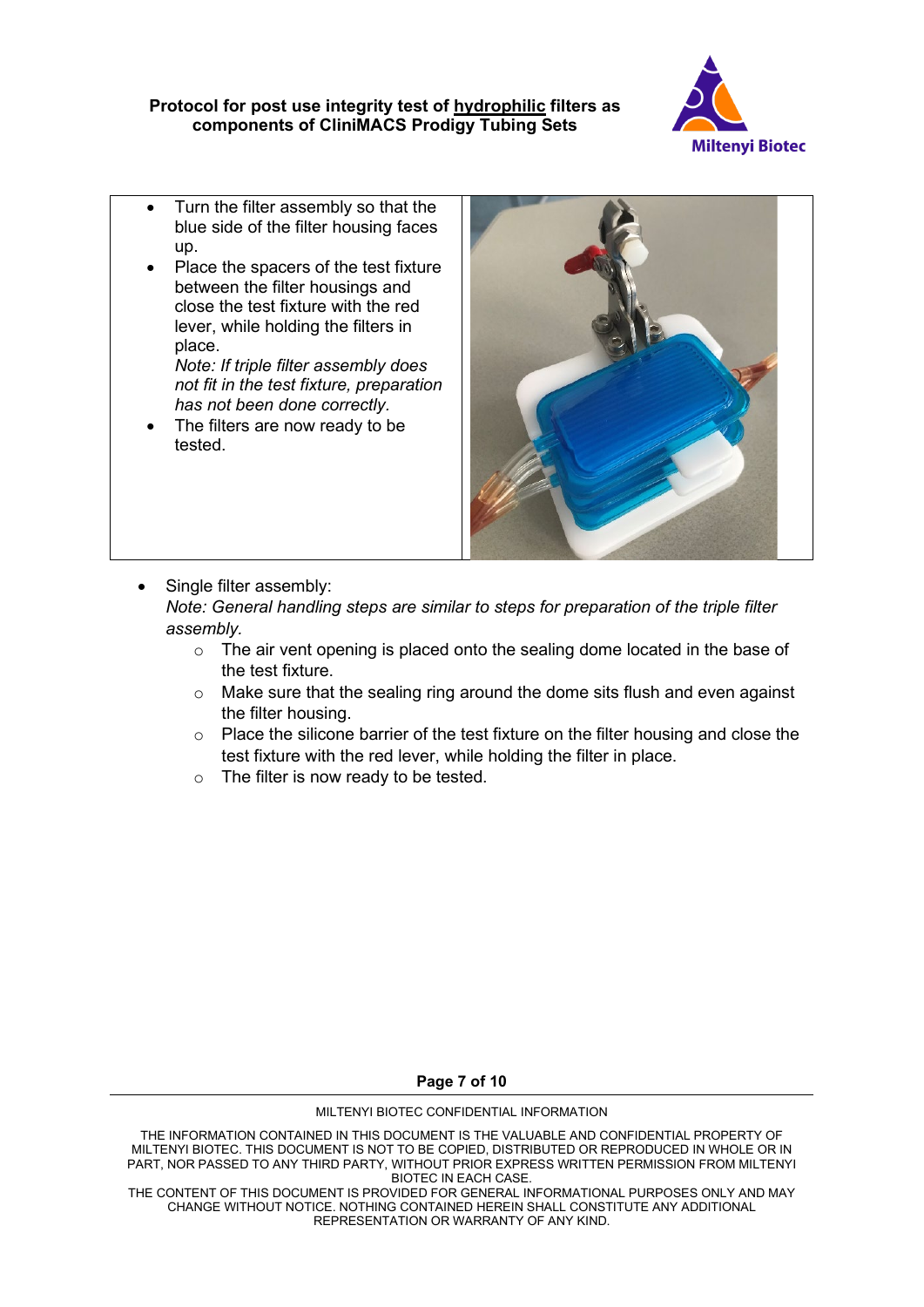

Single filter assembly prepared for filter integrity testing by use of test fixture:



## 6.2.3 Filter testing

• Connect the Luer connector at the upstream side of the filter to the pressure outlet of the bubble point test device. To test the cytokine filter, use a male-male Luer adapter or the corresponding male Luer connector of your test device.

*Note: The upstream filter system has to be absolutely leakproof.*

- Make sure that available air vents of the media filter(s) have been closed beforehand.
- Select the appropriate program.
- Open both, the down- and upstream side of the filter.
- Start the test program according to the corresponding setup and use the handling instructions of the device.

## *Note: Vent the filtration system housing immediately after each test to avoid contamination of the integrity tester!*

- Vent the filter completely and disconnect the filter from the pressure outlet.
- Air vents of media filters are not to be tested for integrity.

### **Page 8 of 10**

#### MILTENYI BIOTEC CONFIDENTIAL INFORMATION

THE INFORMATION CONTAINED IN THIS DOCUMENT IS THE VALUABLE AND CONFIDENTIAL PROPERTY OF MILTENYI BIOTEC. THIS DOCUMENT IS NOT TO BE COPIED, DISTRIBUTED OR REPRODUCED IN WHOLE OR IN PART, NOR PASSED TO ANY THIRD PARTY, WITHOUT PRIOR EXPRESS WRITTEN PERMISSION FROM MILTENYI BIOTEC IN EACH CASE.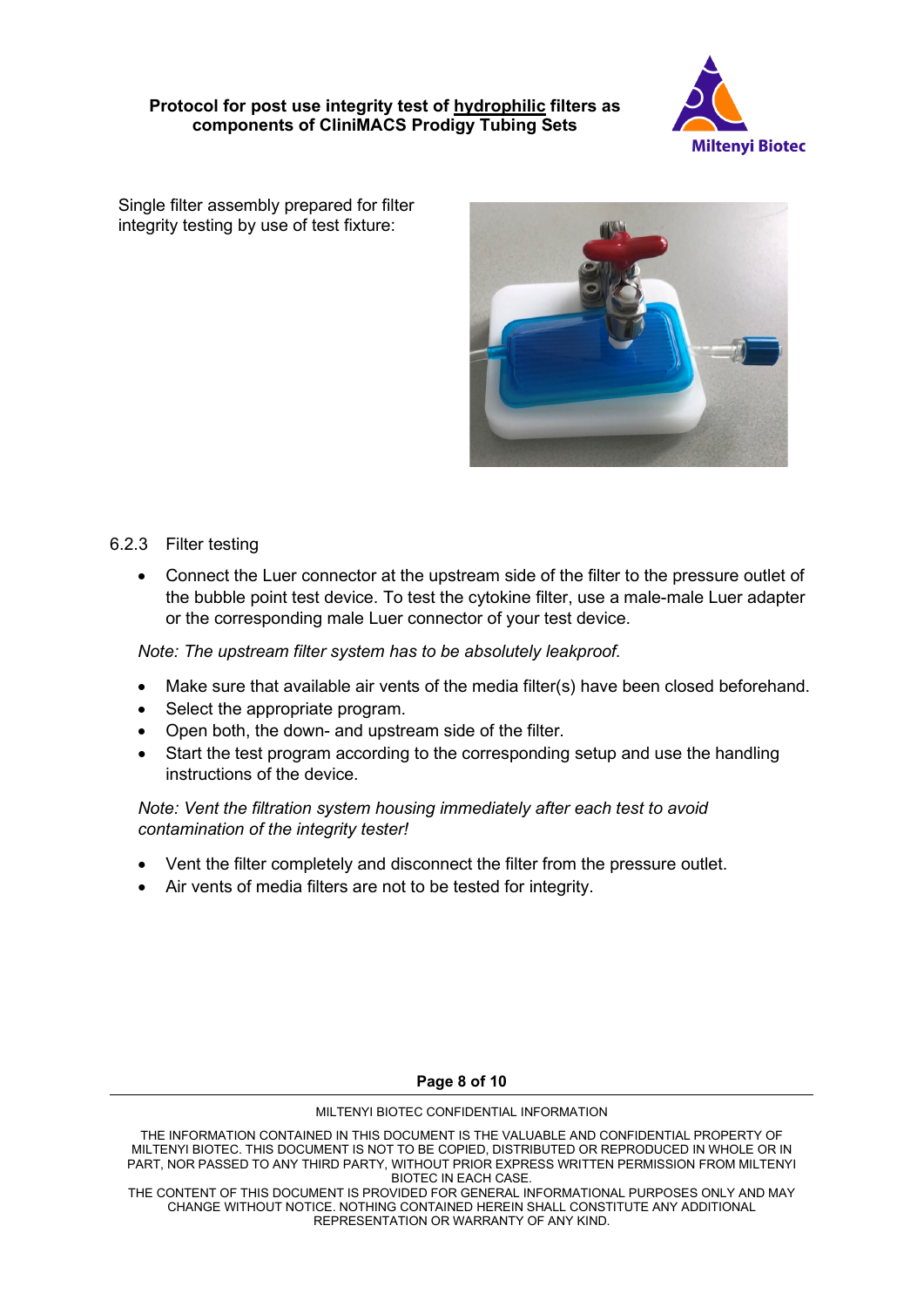

# 7 Example results for bubble point measurements

After the measurement is finished, the filter integrity test device will provide a printout summarizing the program parameters, the results of the test in a tabular and graphic form and whether the test was passed or not. In addition, the figures below serve as a reference to the resulting data.



*Figure 4: Example - bubble point test of hydrophilic filter – reagent filter*



*Figure 5: Example - bubble point test of hydrophilic filter - media filter*

**Page 9 of 10**



THE INFORMATION CONTAINED IN THIS DOCUMENT IS THE VALUABLE AND CONFIDENTIAL PROPERTY OF MILTENYI BIOTEC. THIS DOCUMENT IS NOT TO BE COPIED, DISTRIBUTED OR REPRODUCED IN WHOLE OR IN PART, NOR PASSED TO ANY THIRD PARTY, WITHOUT PRIOR EXPRESS WRITTEN PERMISSION FROM MILTENYI BIOTEC IN EACH CASE.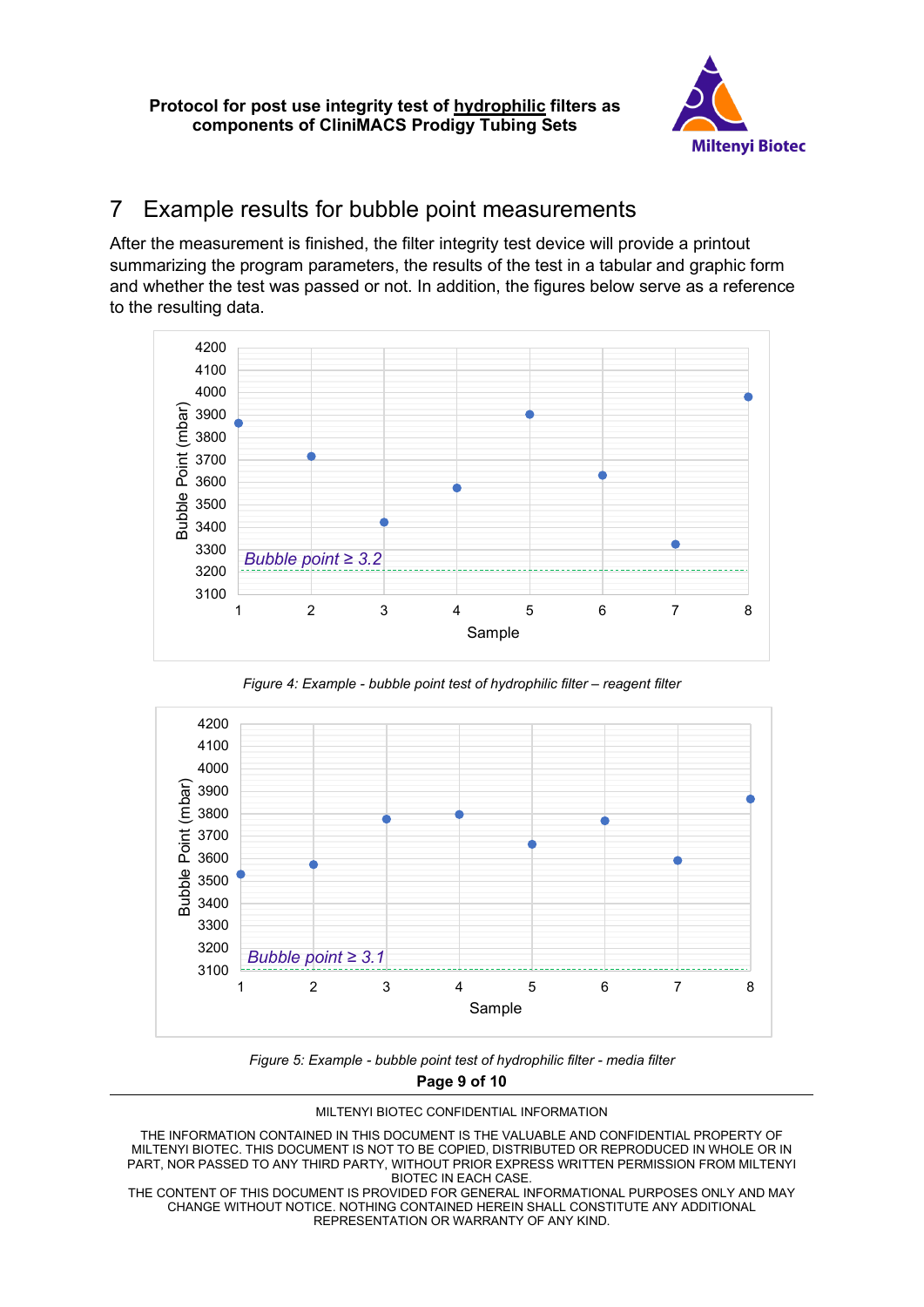

*Figure 6: Example - bubble point test of hydrophilic filter - cytokine filter* 

**Page 10 of 10**

MILTENYI BIOTEC CONFIDENTIAL INFORMATION

THE INFORMATION CONTAINED IN THIS DOCUMENT IS THE VALUABLE AND CONFIDENTIAL PROPERTY OF MILTENYI BIOTEC. THIS DOCUMENT IS NOT TO BE COPIED, DISTRIBUTED OR REPRODUCED IN WHOLE OR IN PART, NOR PASSED TO ANY THIRD PARTY, WITHOUT PRIOR EXPRESS WRITTEN PERMISSION FROM MILTENYI BIOTEC IN EACH CASE.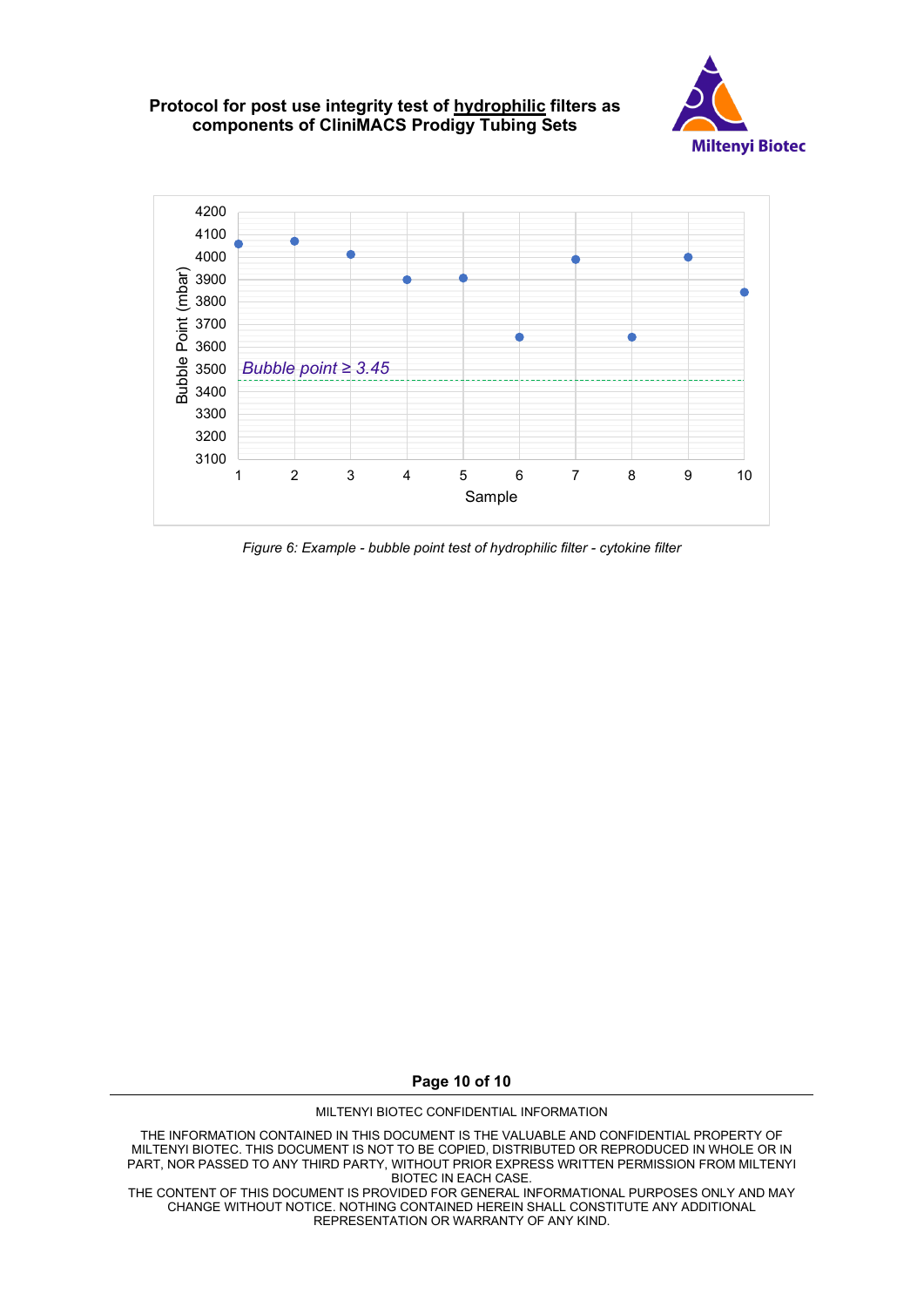

### **CAUTION**:

- To reduce the risk associated with exposure to infectious or otherwise harming residuals inside the used tubing set always use appropriate personal protective equipment and technical environment when de-connecting and handling the filters.
- Integrity testing devices release high pressure. Please consult Instructions for Use of the used device.

# 1 Purpose

This protocol describes the materials, limit values and procedures required to perform a water intrusion test of hydrophobic filter units.

# 2 Scope

This document is provided as a guide for customers using the CliniMACS Prodigy System to support a filter integrity test of hydrophobic filters that are part of the CliniMACS Prodigy tubing set family, as shown in the following figure:



*Figure 1: Hydrophobic air filter used in CliniMACS Prodigy Tubing Sets*

**Page 1 of 4**

#### MILTENYI BIOTEC CONFIDENTIAL INFORMATION

The information contained in this document is the valuable and confidential property of Miltenyi Biotec. This document is not to be copied, distributed or reproduced in whole or in part, nor passed to any third party, without prior express written permission from Miltenyi Biotec in each case.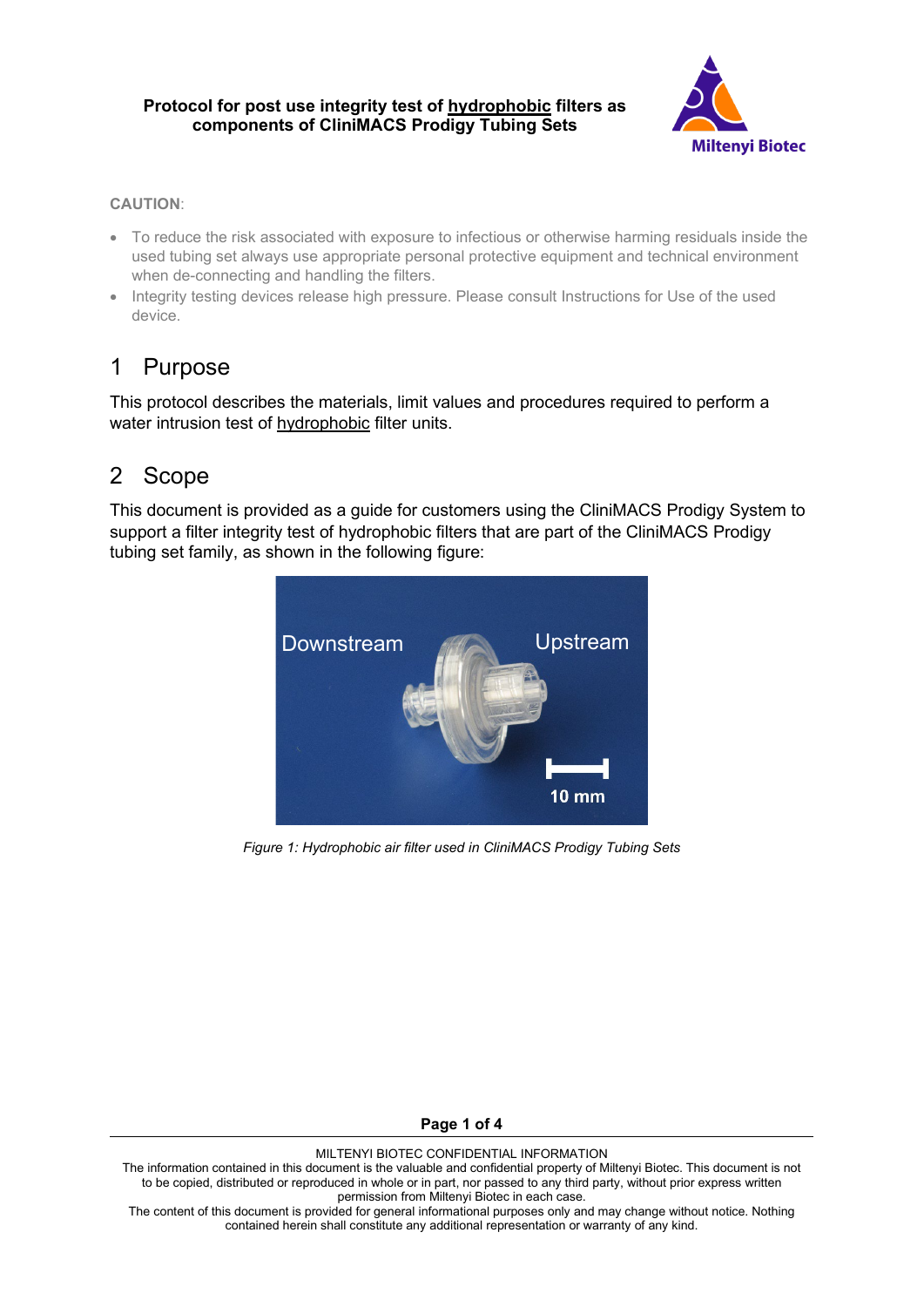

# 3 Abbreviations

min Minutes<br>har Unit of p Unit of pressure WIT **WIT** Water Intrusion Test

# 4 Responsibilities

Everyone, who performs a filter integrity test, shall observe this procedure first.

# 5 Materials and equipment

- Filters to be tested
- Compressed air with pressure reducer (3-8 bar)
- Filter integrity test device including female Luer connector (e.g. Palltronic Flowstar, Integritest® 4N Integrity Test, Instrument Millipore, Sartocheck)

## 6 Procedure

## 6.1 General notes

- Holding time (time between usage of tubing set and execution of filter integrity test) is maximum 24 hours
- The filter integrity test is performed at room temperature.
- Always avoid temperature drift during the test, e.g. due to not adjusting the temperature of the wetting medium (tap water) (gas temperature = temperature of the wetting medium (tap water) = room temperature).
- Make sure that the surface tension of the wetting medium (tap water) used is > 70 dyn/cm.

*Note: It is recommended to use water or dH2O at a maximum temperature of 25 °C.*

• Use the settings shown in [Table 1](#page--1-0) for the filter.

## 6.1.1 Program parameters for the water intrusion test

*Table 1: Program parameters for the water intrusion test (Water flow)*

| <b>Parameter</b>     | Value |
|----------------------|-------|
| Test Pressure (mbar) | 3200  |
| Stabil. Time 1 (min) | ຊ     |
| Stabil. Time 2 (min) | ◠     |
| Test Time (min)      | ◠     |

## **Page 2 of 4**

### MILTENYI BIOTEC CONFIDENTIAL INFORMATION

The information contained in this document is the valuable and confidential property of Miltenyi Biotec. This document is not to be copied, distributed or reproduced in whole or in part, nor passed to any third party, without prior express written permission from Miltenyi Biotec in each case.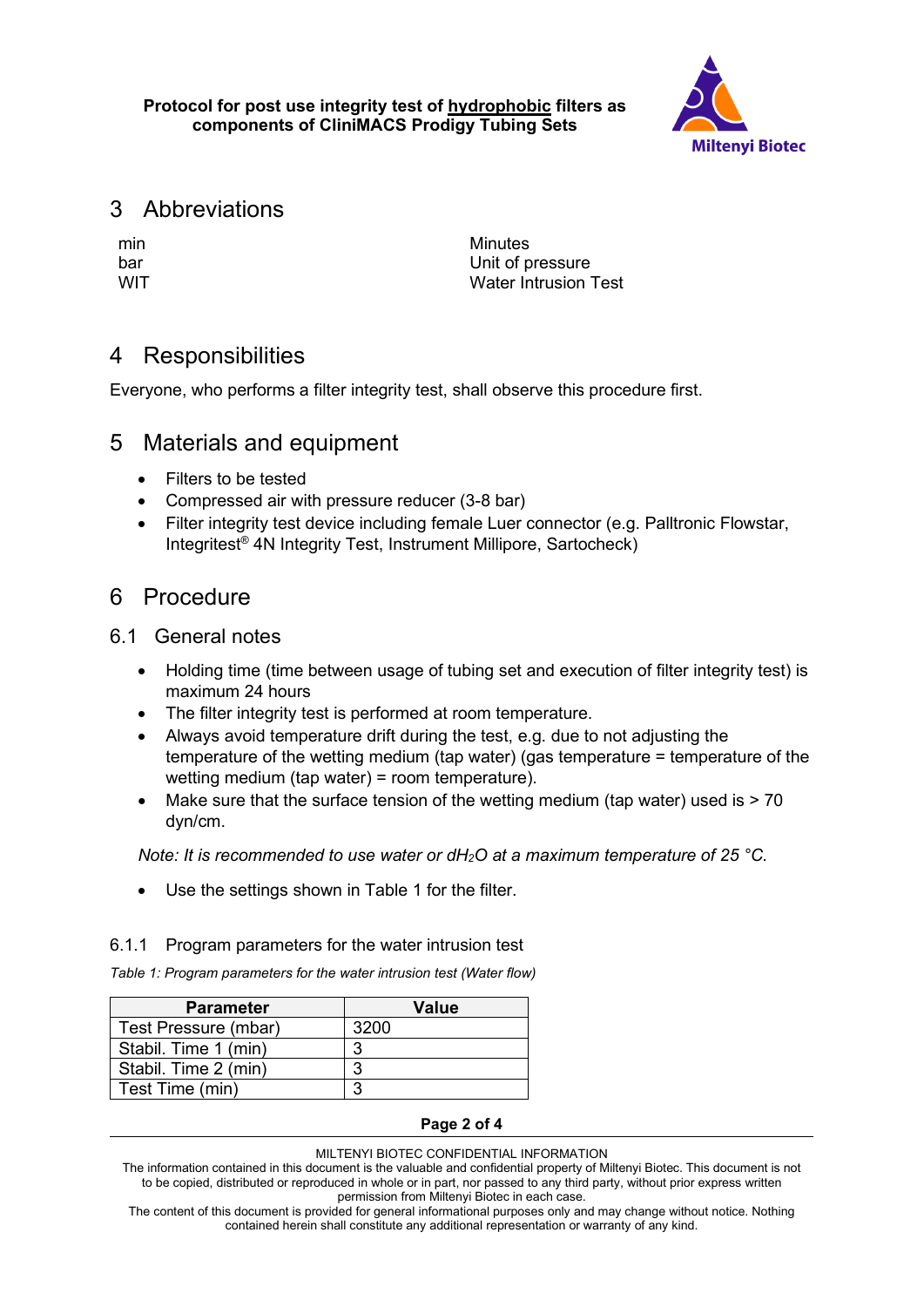

## 6.2 Preparation for filter testing

- 6.2.1 Disconnecting the filters from the tubing set after use:
	- Weld-off the filters from the tubing set at their upstream side before deinstallation.
	- Make sure that the Luer connector is available at the upstream side of the filter.
	- If possible, close the downstream side with a Luer cap. (The Luer cap that is being removed during tubing set installation can be used).

## 6.3 Water intrusion measurement

- 6.3.1 Flushing of filter
	- Fill a syringe with wetting medium (tap water) at room temperature.
	- Connect the syringe to the Luer lock at the upstream side of the filter. (Use a femalefemale Luer Lock adapter, if necessary.)
	- Make sure that the outlet at the downstream side of the filter is open.
	- Hold the syringe with the filter vertically with the downstream side of the filter facing upwards.
	- Gently push the piston of the syringe downwards to displace the air at the upstream side with the wetting medium (tap water) until the resistance of the filter prevents further filling.
	- Remove the syringe with the female-female adapter.

*Note: The adapter should be filled with water.*

## 6.3.2 Filter testing

• Connect the filter to the filter integrity test device.

*Note: The upstream filter system has to be absolutely leakproof.*

- Choose the program according to table 1.
- Make sure that the downstream filter side is open.
- Mount the filter in a vertical position with the upstream side of the filter connected to the device facing up.
- Start the test program according to the corresponding setup and use the handling instruction of the device.

*Note: Vent the filtration system housing immediately after each test to avoid soiling of the integrity tester!*

• Vent the filter completely and disconnect the filter from the pressure outlet.

**Page 3 of 4**

#### MILTENYI BIOTEC CONFIDENTIAL INFORMATION

The information contained in this document is the valuable and confidential property of Miltenyi Biotec. This document is not to be copied, distributed or reproduced in whole or in part, nor passed to any third party, without prior express written permission from Miltenyi Biotec in each case.